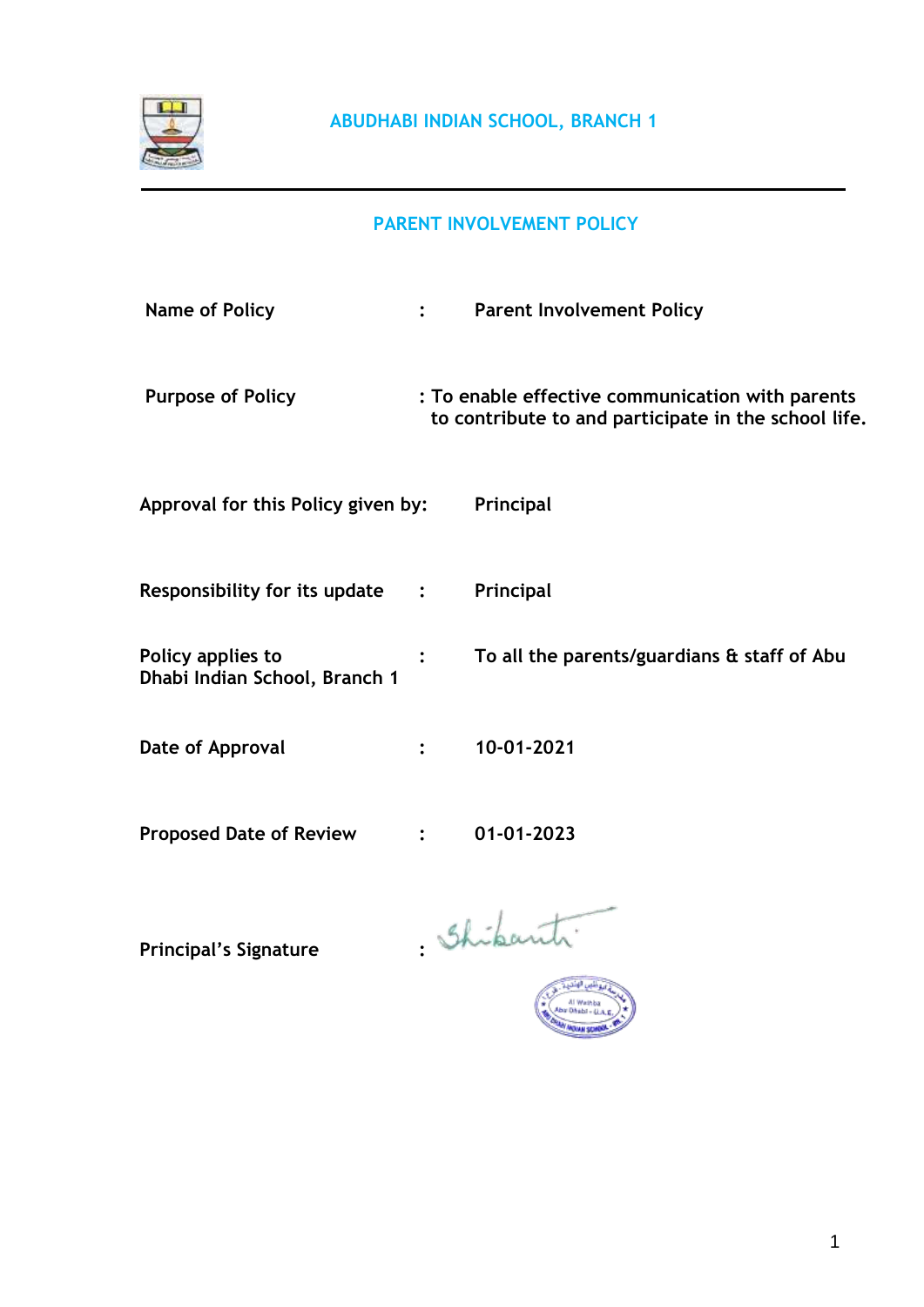

# **PARENT INVOLVEMENT POLICY FOR ABUDHABI INDIAN SCHOOL, BRANCH 1**

# INTRODUCTION

A successful education system is directly related to a strong, dedicated and supportive family, and parental involvement in the school is essential for the maximum educational achievement of a child. Research studies consistently reveal that high student achievement and self-esteem are closely related to positive parental participation in education. Parents and school need to work together as knowledgeable partners so all children can succeed in school.

Although parents are diverse in culture, language, and needs, they share the school's commitment to the educational success of their children. Abu Dhabi Indian School, Branch 1 in collaboration with parents, has established programs and practices that enhance parent involvement and reflect the specific needs of students and their families.

#### **AIM**

- 1. To enhance and widen our children's education through the involvement of parents and the community when possible.
- 2. Nurture and promote a two way partnership based on mutual respect between parents, children and all those working within our school.
- 3. Ensure that Abu Dhabi Indian School, Branch 1 is a culturally appropriate environment that values parents and is sensitive to family needs.
- 4. Recognize that parents are the most important influence in a child's life and that school is most effective when there is partnership between parents, children and school.

#### **OBJECTIVE**

Abu Dhabi Indian School, Branch 1 seeks to provide helpful communication with parents about how their child is doing.

# **POLICY**

INVOLVEMENT IN THE LIFE OF THE SCHOOL AND THE CHILDREN'S LEARNING

- We are committed to ongoing dialogue to improve our knowledge of the needs of children and to support families.
- Headmasters/ Headmistresses and Supervisors are around in the school timings to see any parents.
- •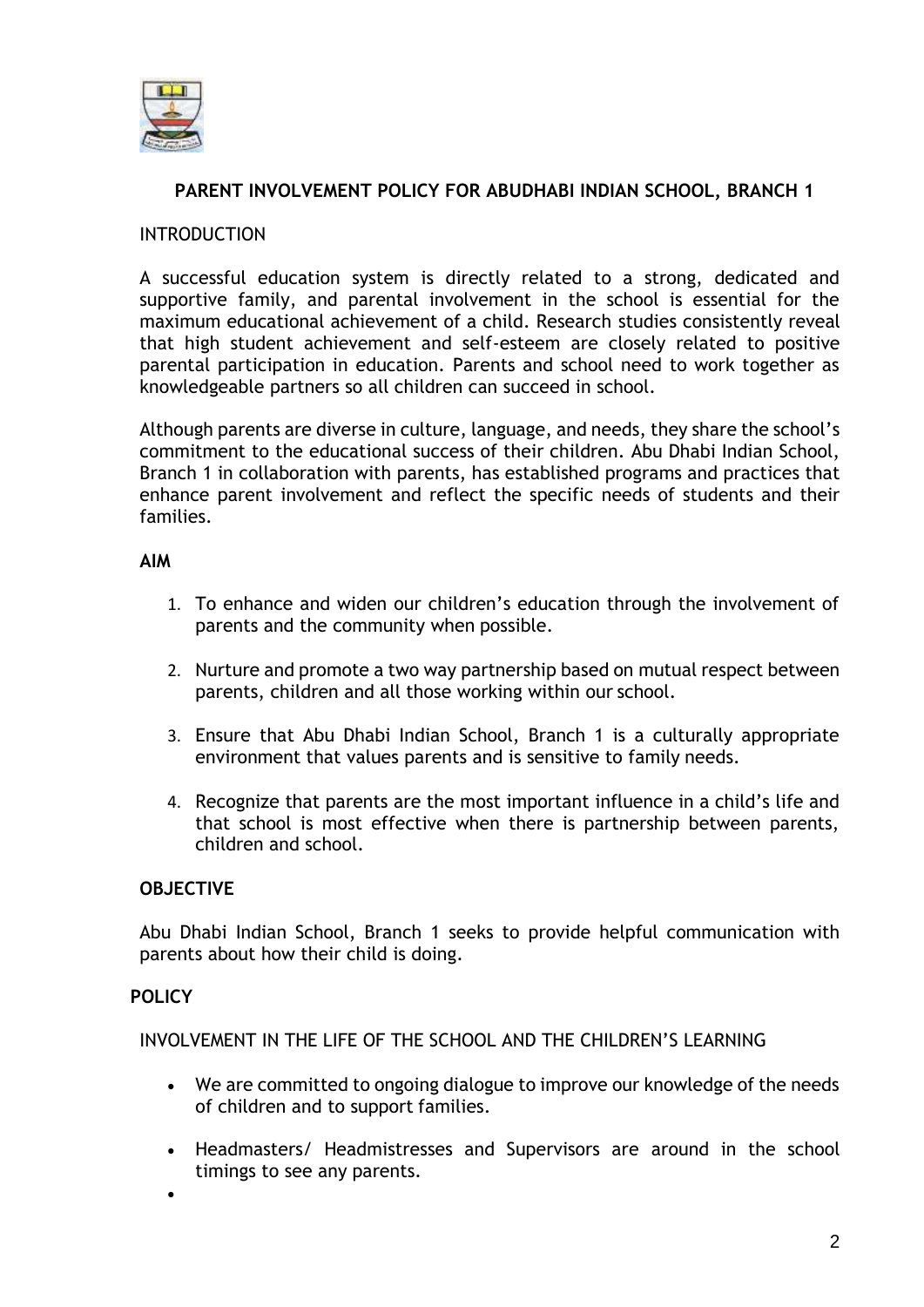

- We encourage parents to play an active part in their child's education. In the Kindergarten and Primary level, we have induction sessions for parents.
- In the Foundation Stage parents are encouraged to share their child's development and record keeping.
- Through regular Circulars, Emails and Messages, we keep parents informed
- through the school website as well as the Digital Campus.
- We inform parents on a regular basis about their child's progress. We have four Parent Teacher Meetings in an Academic Year and will meet parents outside of these times if necessary.
- We seek the parents' views and strive to make things better for the children.
- We inform parents about how to help and support their child e.g. internet safety and drugs awareness.
- We have a good transition for children starting school.
- We ensure all parents have access to their child's written records.
- Term wise Annual report on each child's academic and personal development is made available to the parents.
- Inform parents of the systems for registering queries, complaints or suggestions. We have a written complaints procedure.
- Academic Calendars are sent to each family at the start of each term, detailing the aspects of learning each child will undertake and other Activities involved in the learning process.
- Make calls, use e-mail letters as needed for teachers and administrators to communicate with parents.
- Encourage continued positive partnerships involvement throughout the community by staff and administrators.
- Have school administration and staff provide test data and interpretation meetings to allow parents to ask questions.
- Provide opportunities for discussions between parents, administrators and staff to address problems and find solutions for students having difficulties, either academically or socially.
- Use technology to inform about various assignments and activities through parent portals.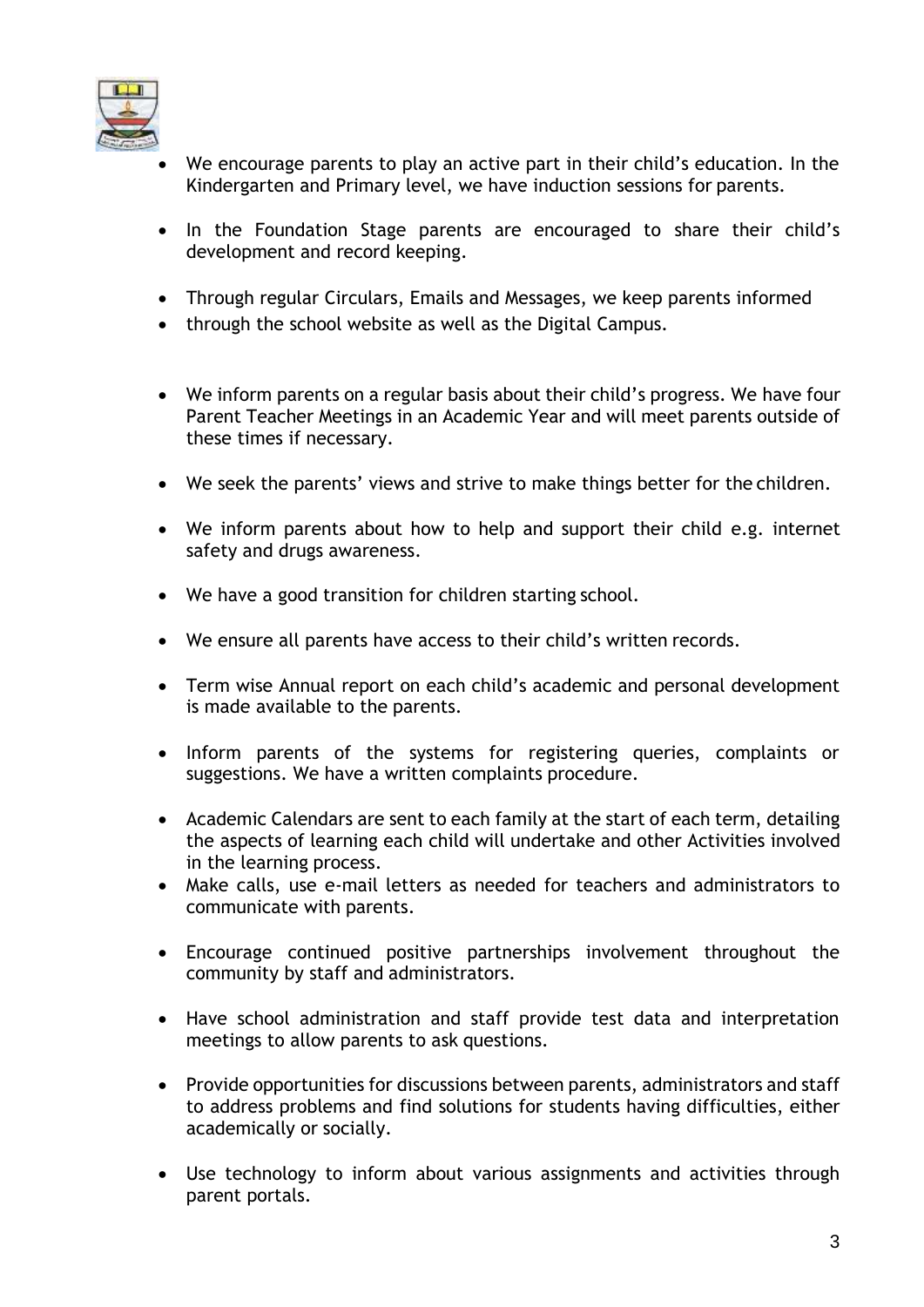

- Place current and accurate announcements on the schools portal.
- All parents/ Visitors are asked to sign in and sign out of the school when visiting, for security reasons.
- Mobile application S-View has been developed to keep the parents updated of their wards progress.
- A handbook is given to every student at the start if the start if the academic year which contains all the details, rules and regulations of the school. Every parent is requested to read the same and sign a disclaimer form. This is also uploaded on the school website.
- In the kindergarten, the parents were invited to take part in their child's activity like fire without cooking, storytelling etc.

# RELATION WITH PARENTS

The school needs parents to assume and exercise responsibility for their children's behavior, including the behavior of students who have reached the legal age of majority, but are still supported by the parent. During the school hours, the school, through its designated administrators, recognizes the responsibility to monitor students' behavior and, as with academic matters, the importance of cooperation between the school and the parents in matters relating to conduct.

For the benefit of the child, the school encourages parents to support their child's career in school by:

- $\triangleright$  participating in school functions, organizations and committees;
- $\triangleright$  supporting the teachers and the schools in maintaining discipline and a safe and orderly learning environment;
- $\triangleright$  requiring their child to observe all school rules and regulations;
- $\triangleright$  supporting or enforcing consequences for their child's willful misbehavior in school;
- ➢ maintaining an active interest in their child's daily work, monitoring and making it possible for him/her to complete assigned homework by providing a quiet place and suitable conditions for study;
- $\triangleright$  reading all communications from the school, signing, and returning them promptly when required;
- $\triangleright$  Cooperating with the school in attending conferences set up for the exchange of information of their child's progress in school.